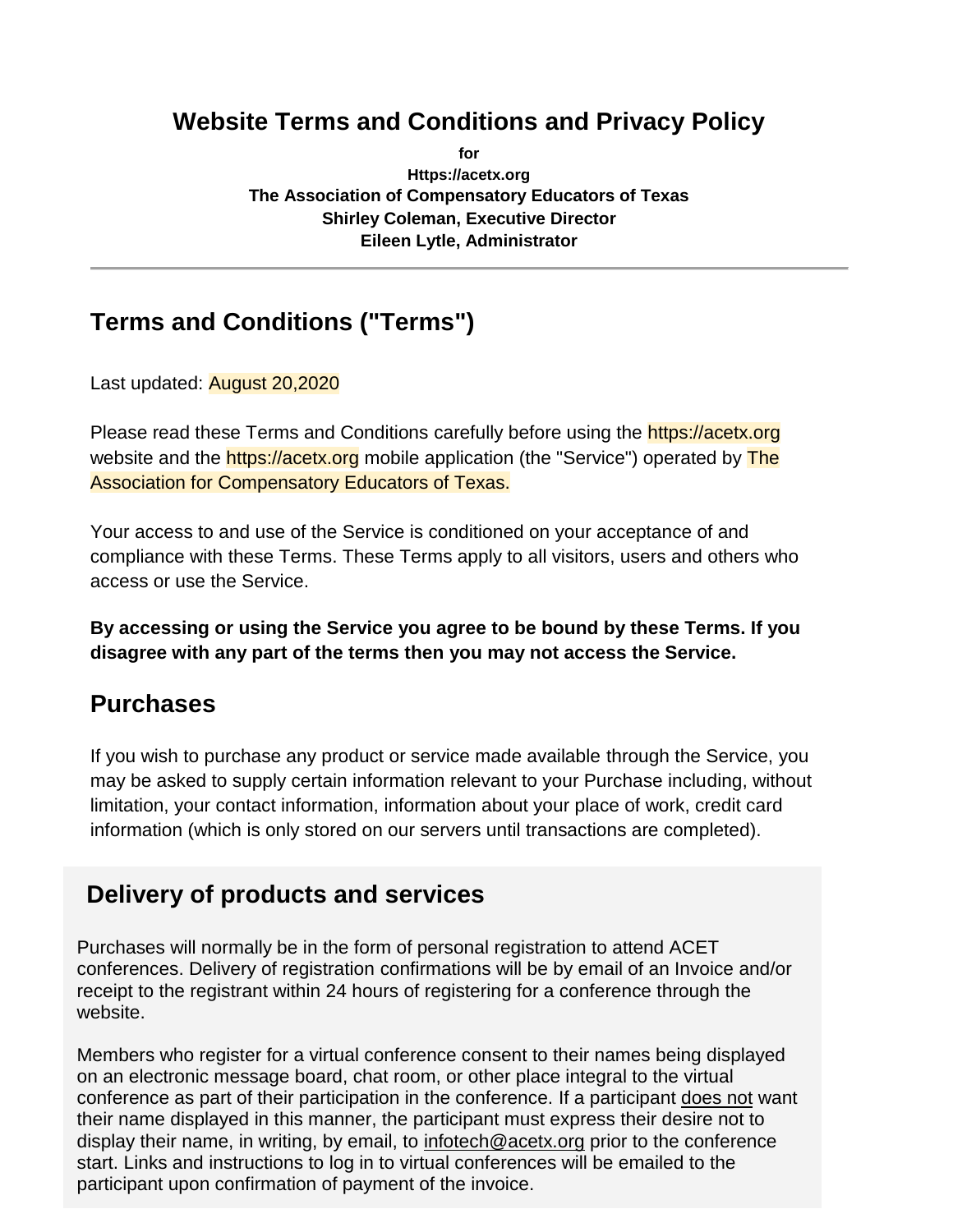# **Cancellation/Return Policy**

A cancellation email must be sent to [admin@acetx.org,](mailto:admin@acetx.org) or [shirleycoleman@acetx.org](mailto:shirleycoleman@acetx.org) in order to receive compensation for cancellations within the time fram es listed below.

Full return of registration payment will be provided 35 days or more out from the start of the conference.

Half-payment - of registration payment will be provided 34-16 days out from the start of the conference.

No return of registration payment will be provided 44-15 days or less out from the start of the conference.

Substitutions may be requested up to 15 days out from the start of the conference. After that, no substitutions will be made. Substitutions should be sent to [admin@acetx.org](mailto:admin@acetx.org) or [shirleycoleman@acetx.org.](mailto:shirleycoleman@acetx.org) No substitution requests sent via US Postal Service mail will be accepted.

# **Content**

At present the website does not provide a place for member posting of reviews, blogs, or notices. This section is reserved for future opportunities.

# **Links To Other Web Sites**

Our Service may contain links to third-party web sites or services that are not owned or controlled by The Association for Compensatory Educators of Texas.

ACET has no control over, and assumes no responsibility for, the content, privacy policies, or practices of any third party web sites or services. You further acknowledge and agree that **ACET** shall not be responsible or liable, directly or indirectly, for any damage or loss caused or alleged to be caused by or in connection with use of or reliance on any such content, goods or services available on or through any such web sites or services.

At present the website does not provide a place for member posting of reviews, blogs, or notices. This section is reserved for future opportunities.

# **Links To Other Web Sites**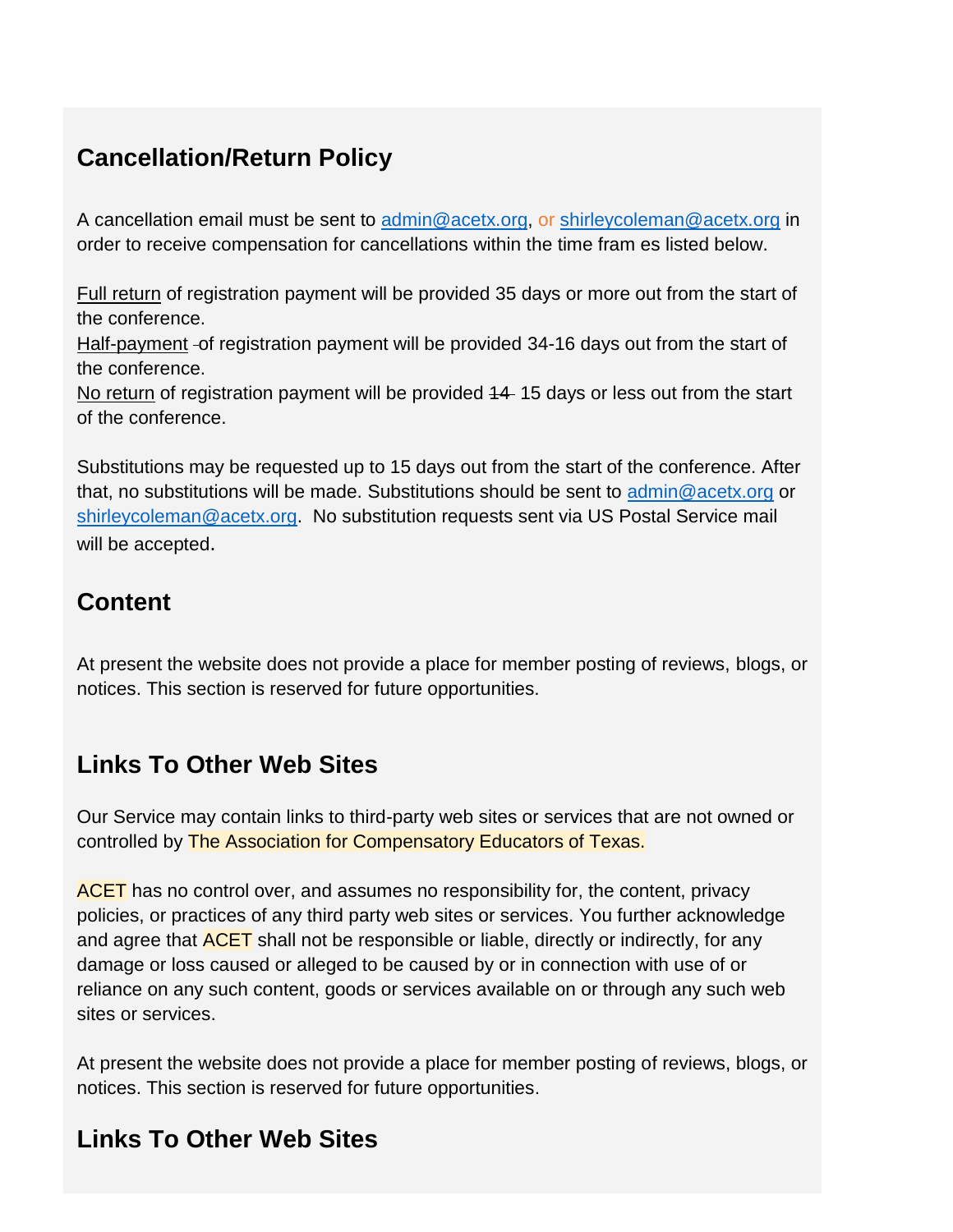Our Service may contain links to third-party web sites or services that are not owned or controlled by The Association for Compensatory Educators of Texas.

ACET has no control over, and assumes no responsibility for, the content, privacy policies, or practices of any third party web sites or services. You further acknowledge and agree that **ACET** shall not be responsible or liable, directly or indirectly, for any damage or loss caused or alleged to be caused by or in connection with use of or reliance on any such content, goods or services available on or through any such web sites or services.

# **Changes**

We reserve the right, at our sole discretion, to modify or replace these Terms at any time. If a revision is material we will try to provide at least 30 (change this) days' notice prior to any new terms taking effect. What constitutes a material change will be determined at our sole discretion.

# **Contact Us**

If you have any questions about these Terms, please email infotech@acetx.org

# **Privacy Policy**

This Privacy Policy describes Our policies and procedures on the collection, use and disclosure of Your information when You use the Service and tells You about Your privacy rights and how the law protects You.

We use Your Personal data to provide and improve the Service. By using the Service, You agree to the collection and use of information in accordance with this Privacy Policy.

# **Interpretation**

The words of which the initial letter is capitalized have meanings defined under the following conditions.

The following definitions shall have the same meaning regardless of whether they appear in singular or in plural.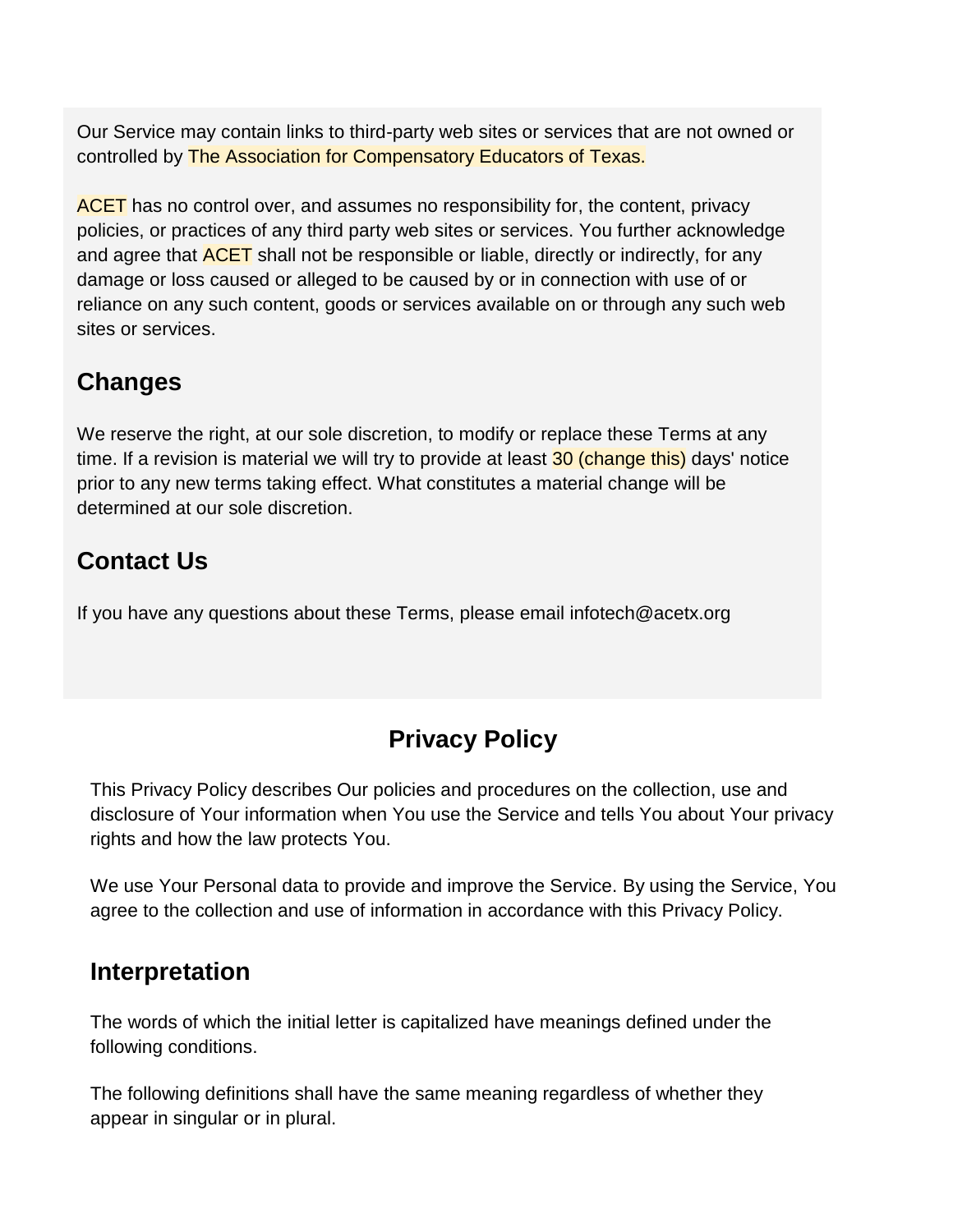# **Definitions**

For the purposes of this Privacy Policy:

**You** means the individual accessing or using the Service, or the company, or other legal entity on behalf of which such individual is accessing or using the Service, as applicable. Under GDPR (General Data Protection Regulation), You can be referred to as the Data Subject or as the User as you are the individual using the Service.For the purpose of the GDPR, the Company is the Data Controller.

**Affiliate** means an entity that controls, is controlled by or is under common control with a party, where "control" means ownership of 50% or more of the shares, equity interest or other securities entitled to vote for election of directors or other managing authority. **Account** means a unique account created for You to access our Service or parts of our **Service** 

**Website** refers to Association for Compensatory Educators of Texas, accessible from https://www:acetx.org

**Service** refers to the Website.

**Country** refers to: Texas, United States

**Service Provider** means any natural or legal person who processes the data on behalf of the Company. It refers to third-party companies or individuals employed by the Company to facilitate the Service, to provide the Service on behalf of the Company, to perform services related to the Service or to assist the Company in analyzing how the Service is used.

For the purpose of the GDPR, Service Providers are considered Data Processors.

**Third-party Social Media Service** refers to any website or any social network website through which a User can log in or create an account to use the Service.

**Facebook Fan Page** is a public profile named ACET specifically created by the Company on the Facebook social network, accessible [from Http://www.acetx.org](http://www.acetx.org/)

**Personal Data** is any information that relates to an identified or identifiable individual. For the purposes for GDPR, Personal Data means any information relating to You such as a name, an identification number, location data, online identifier or to one or more factors specific to the physical, physiological, genetic, mental, economic, cultural or social identity.

**Cookies** are small files that are placed on Your computer, mobile device or any other device by a website, containing the details of Your browsing history on that website among its many uses.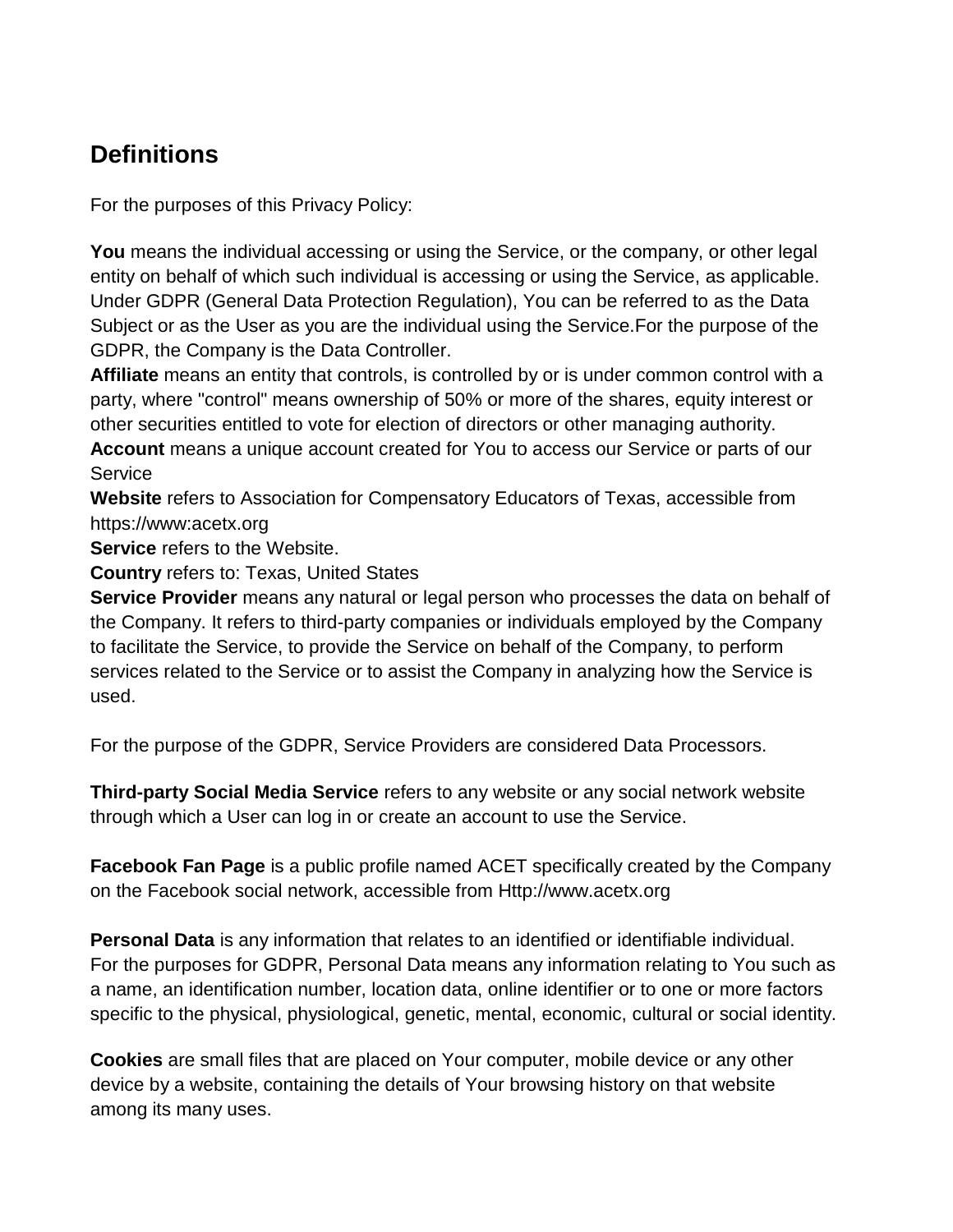**Device** means any device that can access the Service such as a computer, a cellphone or a digital tablet.

**Usage Data** refers to data collected automatically, either generated by the use of the Service or from the Service infrastructure itself (for example, the duration of a page visit).

**Data Controller**, for the purposes of the GDPR (General Data Protection Regulation), refers to the Company as the legal person which alone or jointly with others determines the purposes and means of the processing of Personal Data.

# **Collecting and Using Your Personal Data**

## **Personal Data**

While using Our Service, We may ask You to provide Us with certain personally identifiable information that can be used to contact or identify You. Personally identifiable information may include, but is not limited to:

Email address First name and last name Phone number Address, State, Province, ZIP/Postal code, City Bank account information in order to pay for products and/or services within the Service Usage Data

When You pay for a product and/or a service via bank transfer, We may ask You to provide information to facilitate this transaction and to verify Your identity. Such information may include, without limitation:

Date of birth Passport or National ID card Bank card statement Other information linking You to an address

#### **Usage Data**

Usage Data is collected automatically when using the Service.

Usage Data may include information such as Your Device's Internet Protocol address (e.g. IP address), browser type, browser version, the pages of our Service that You visit, the time and date of Your visit, the time spent on those pages, unique device identifiers and other diagnostic data.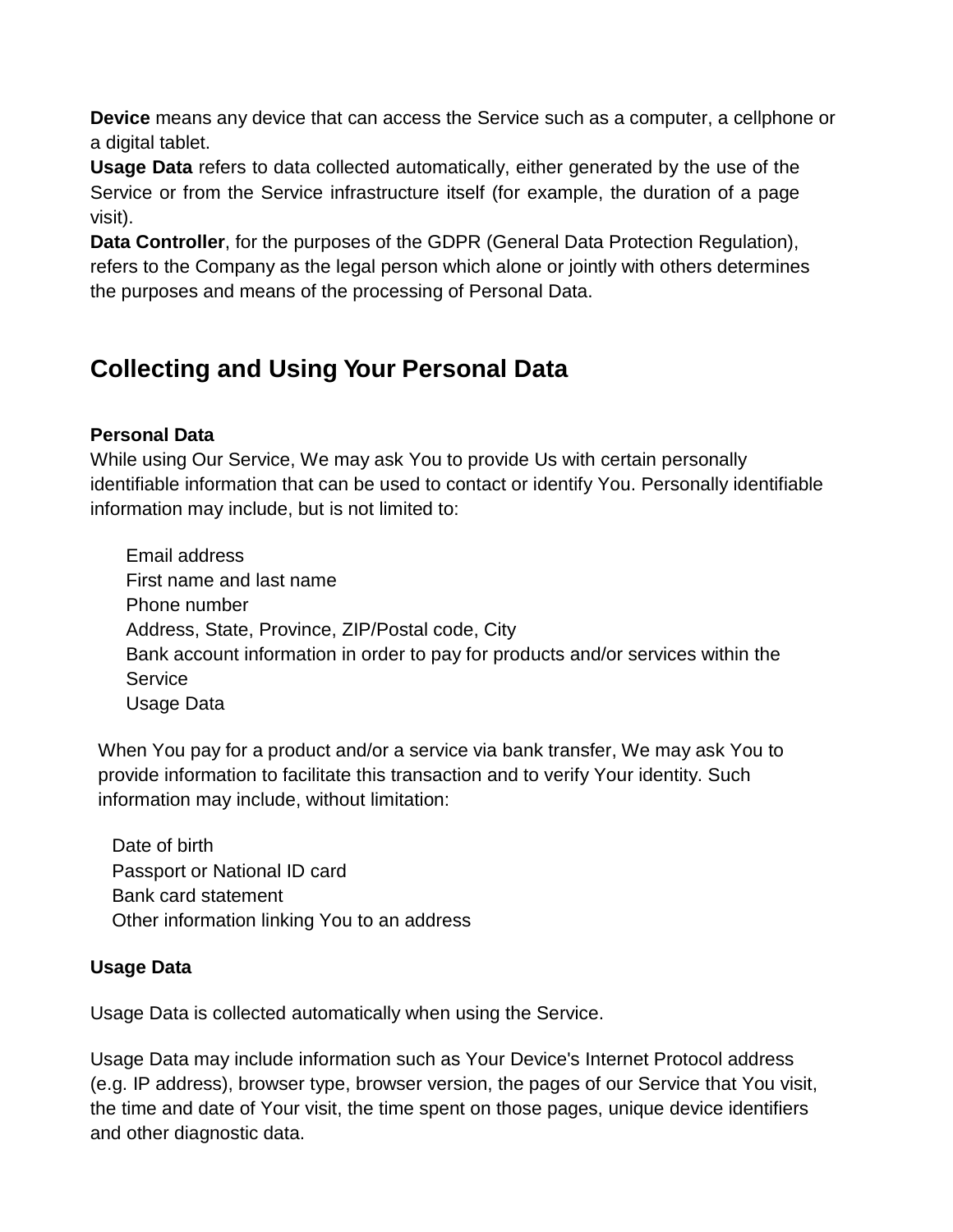When You access the Service by or through a mobile device, We may collect certain information automatically, including, but not limited to, the type of mobile device You use, Your mobile device unique ID, the IP address of Your mobile device, Your mobile operating system, the type of mobile Internet browser You use, unique device identifiers and other diagnostic data.

We may also collect information that Your browser sends whenever You visit our Service or when You access the Service by or through a mobile device.

#### **Tracking Technologies and Cookies**

We use Cookies and similar tracking technologies to track the activity on Our Service and store certain information. Tracking technologies used are beacons, tags, and scripts to collect and track information and to improve and analyze Our Service.

You can instruct Your browser to refuse all Cookies or to indicate when a Cookie is being sent. However, if You do not accept Cookies, You may not be able to use some parts of our Service.

Cookies can be "Persistent" or "Session" Cookies. Persistent Cookies remain on your personal computer or mobile device when You go offline, while Session Cookies are deleted as soon as You close your web browser. Learn more about cookies here: [Cookies: What Do They](https://www.freeprivacypolicy.com/blog/cookies/) Do?

We use both session and persistent Cookies for the purposes set out below:

## **Necessary / Essential Cookies**

## **Cookies Policy**

If you leave a comment on our site, you may opt-in to save your name, email address, and website in Cookies These are for your convenience so that you do not have to fill in your details again when you leave another comment or sign into areas of the website. These cookies will last up to one year.

If you have an account and you log into this site, we will set a temporary cookie to determine if your browser accepts cookies. This cookie contains no personal data and is discarded when you close your browser.

When you log in, we will also set up several cookies to save your login information and your screen display choices. Login cookies last for two days, and screen options cookies last for one year. If you select "remember me", your login will persist for two weeks. If you log out of your account, the login cookies will be removed.

If you edit or publish and article, an additional cookie will be saved in your browser. This cookie includes no personal data and simply indicates the post ID of the article you just edited. This cookie expires after one day.

If you process a credit card payment on our site, a cookie will be placed that identifies your computer and the person who is logged in, along with credit card information. This cookie expires at the end of your transaction and is not retained on the site.

#### **Purpose:**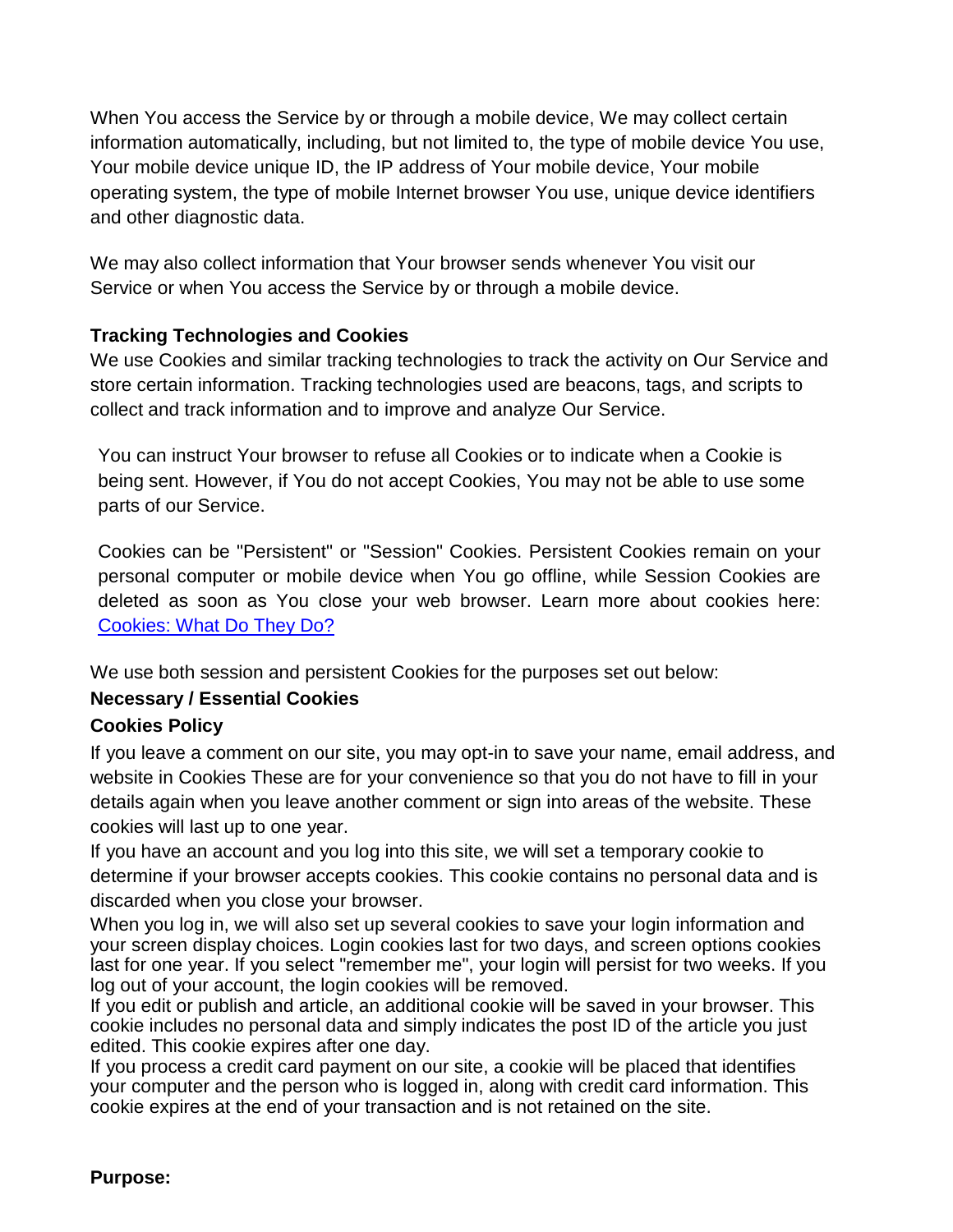These Cookies are essential to provide You with services available through the Website and to enable You to use some of its features. They help to authenticate users and prevent fraudulent use of user accounts. Without these Cookies, the services that You have asked for cannot be provided, and We only use these Cookies to provide You with those services.

Purpose: These Cookies allow us to remember choices You make when You use the Website, such as remembering your login details or language preference. The purpose of these Cookies is to provide You with a more personal experience and to avoid You having to re-enter your preferences every time You use the Website.

## **Use of Your Personal Data**

#### **Rights you have over your data**

If you have an account on this site, or have left comments, you can request to receive an exported file of the personal data we hold about you, including any data you have provided to us. You can also request that we erase any personal data we hold about you. This does not include any data

we are obliged to keep for administrative, legal, or security

purposes. The Company may use Personal Data for the following

purposes:

- **To provide and maintain our Service**, including to monitor the usage of our service
- **To manage Your Account:** to manage Your registration as a user of the Service. The Personal Data You provide can give You access to different functionalities of the Service that are available to You as a registered user.
- **For the performance of a contract:** the development, compliance and undertaking of the purchase contract for the products, items or services You have purchased or of any other contract with Us through the Service.
- **To contact You:** To contact You by email, telephone calls, SMS, or other equivalent forms of electronic communication, such as a mobile application's push notifications regarding updates or informative communications related to the functionalities, products or contracted services, including the security updates, when necessary or reasonable for their implementation.
- **To provide You** with news, special offers and general information about other goods, services and events which we offer that are similar to those that you have already

purchased or enquired about unless You have opted not to receive such information.

**To manage Your requests:** To attend and manage Your requests to Us. We may

share your personal information in the following instances:

**With Service Providers:** We may share Your personal information with Service Providers to monitor and analyze the use of our Service, for payment processing, to contact You.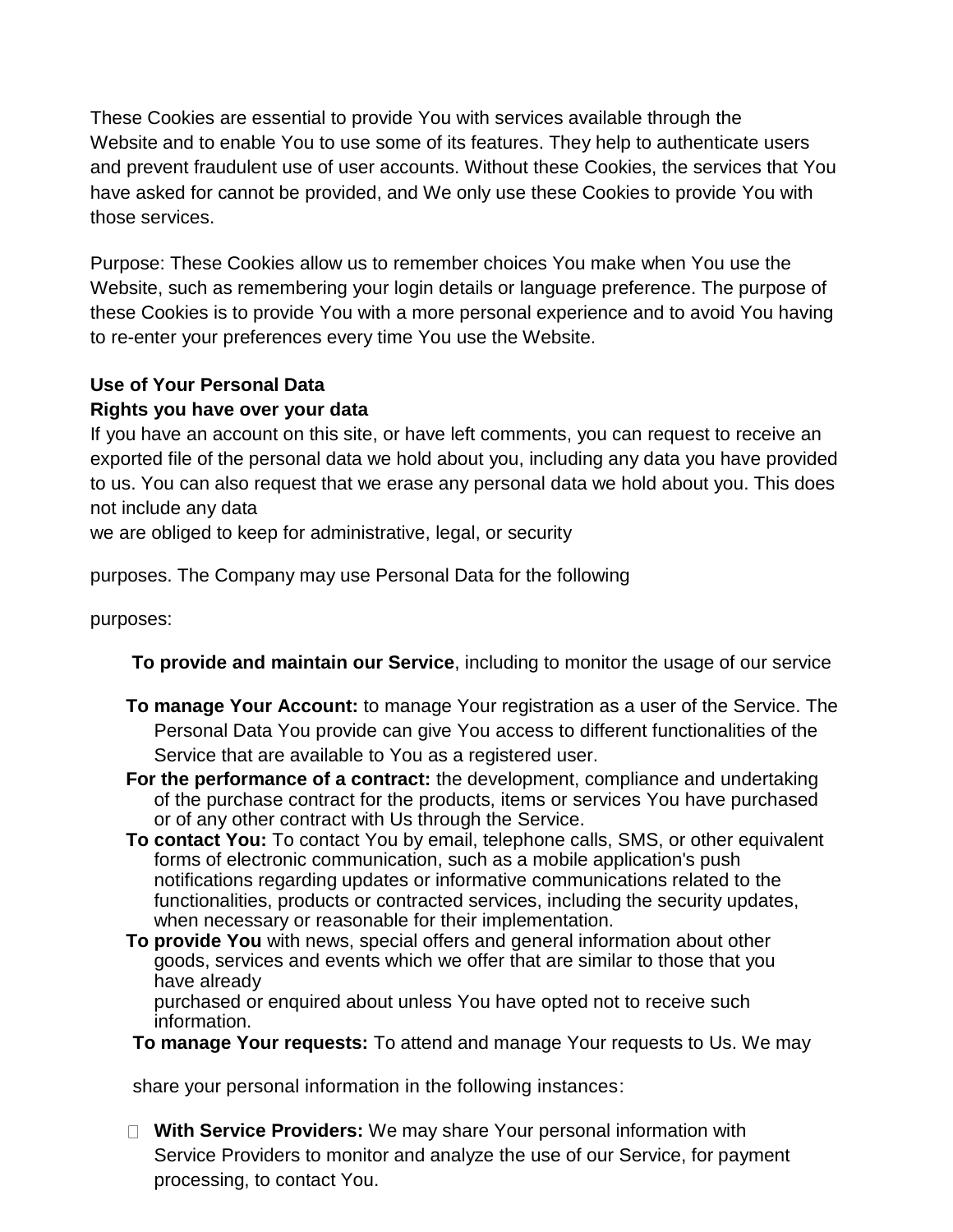- **For Business transfers:** We may share or transfer Your personal information in connection with, or during negotiations of, any merger, sale of Company assets, financing, or acquisition of all or a portion of our business to another company.
- **With Affiliates:** We may share Your information with Our affiliates, in which case we will require those affiliates to honor this Privacy Policy. Affiliates include Our parent company and any other subsidiaries, joint venture partners or other companies that We control or that are under common control with Us.
- □ With Business partners: We may share Your information with Our business partners to offer You certain products, services or promotions.
- **With other users:** when You share personal information or otherwise interact in the public areas with other users, such information may be viewed by all users and may be publicly distributed outside. If You interact with other users or register through a Third-

Party Social Media Service, Your contacts on the Third-Party Social Media Service may see Your name, profile, pictures and description of Your activity. Similarly, other users will be able to view descriptions of Your activity, communicate with You and view Your profile. Your name may be shared in public display if you log in to a virtual event where there is a display of "participants" such as a chat room

#### **Retention of Your Personal Data**

The Company will retain Your Personal Data only for as long as is necessary for the purposes set out in this Privacy Policy. We will retain and use Your Personal Data to the extent necessary to comply with our legal obligations (for example, if we are required to retain your data to comply with applicable laws), resolve disputes, and enforce our legal agreements and policies.

If you leave a comment, the comment and its metadata are retained indefilitely. This is so we can recogniize and approve any follow-up comments automatically instead of holding them in moderation queue.

For user that register on our website, we also store the personal information they provide iin their user profile. Al users can see, edit, or delete their personal information at any time (except they cannot change their username). Website administrators can also see and edit that information. If

at any time, you need assistance please [email infotech@acetx.org](mailto:infotech@acetx.org).

The Company will also retain Usage Data for internal analysis purposes. Usage Data is generally retained for a shorter period of time, except when this data is used to strengthen the security or to improve the functionality of Our Service, or We are legally obligated to retain this data for

longer time periods.

#### **Transfer of Your Personal Data**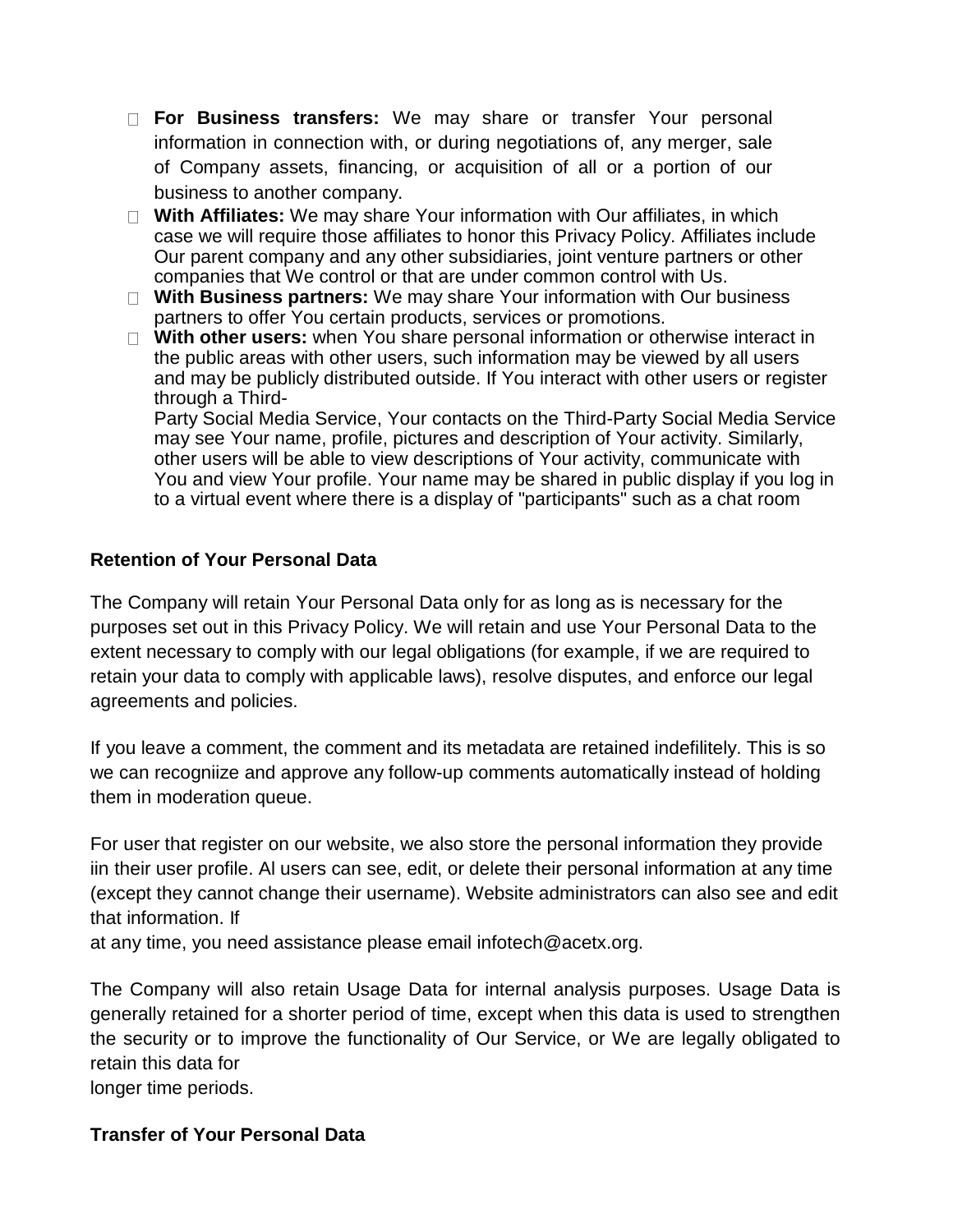Your information, including Personal Data, is processed at the Company's operating offices and in any other places where the parties involved in the processing are located. It means that this information may be transferred to — and maintained on — computers located outside of Your state, province, country or other governmental jurisdiction where the data protection laws may differ than those from Your jurisdiction.

Your consent to this Privacy Policy followed by Your submission of such information represents

Your agreement to that transfer.

The Company will take all steps reasonably necessary to ensure that Your data is treated securely and in accordance with this Privacy Policy and no transfer of Your Personal Data will take place to an organization or a country unless there are adequate controls in place including the security of Your data and other personal information.

### **Disclosure of Your Personal Data**

#### **Business Transactions**

If the Company is involved in a merger, acquisition or asset sale, Your Personal Data may be transferred. We will provide notice before Your Personal Data is transferred and becomes subject to a different Privacy Policy

#### **Law enforcement**

Under certain circumstances, the Company may be required to disclose Your Personal Data if required to do so by law or in response to valid requests by public authorities (e.g. a court or a government agency).

#### **Purchases**

If you wish to purchase any product or service made available through the Service ("Purchase"), you may be asked to supply certain information relevant to your Purchase including, without limitation, your contact information, information about your place of work, credit card information (which is only stored on our servers until transactions are completed).

 $\lambda$ 

## **Other legal requirements**

The Company may disclose Your Personal Data in the good faith belief that such action is necessary to:

- $\Box$ Comply with a legal obligation
- $\Box$ Protect and defend the rights or property of the Company
- $\Box$  Prevent or investigate possible wrongdoing in connection with the Service  $\Box$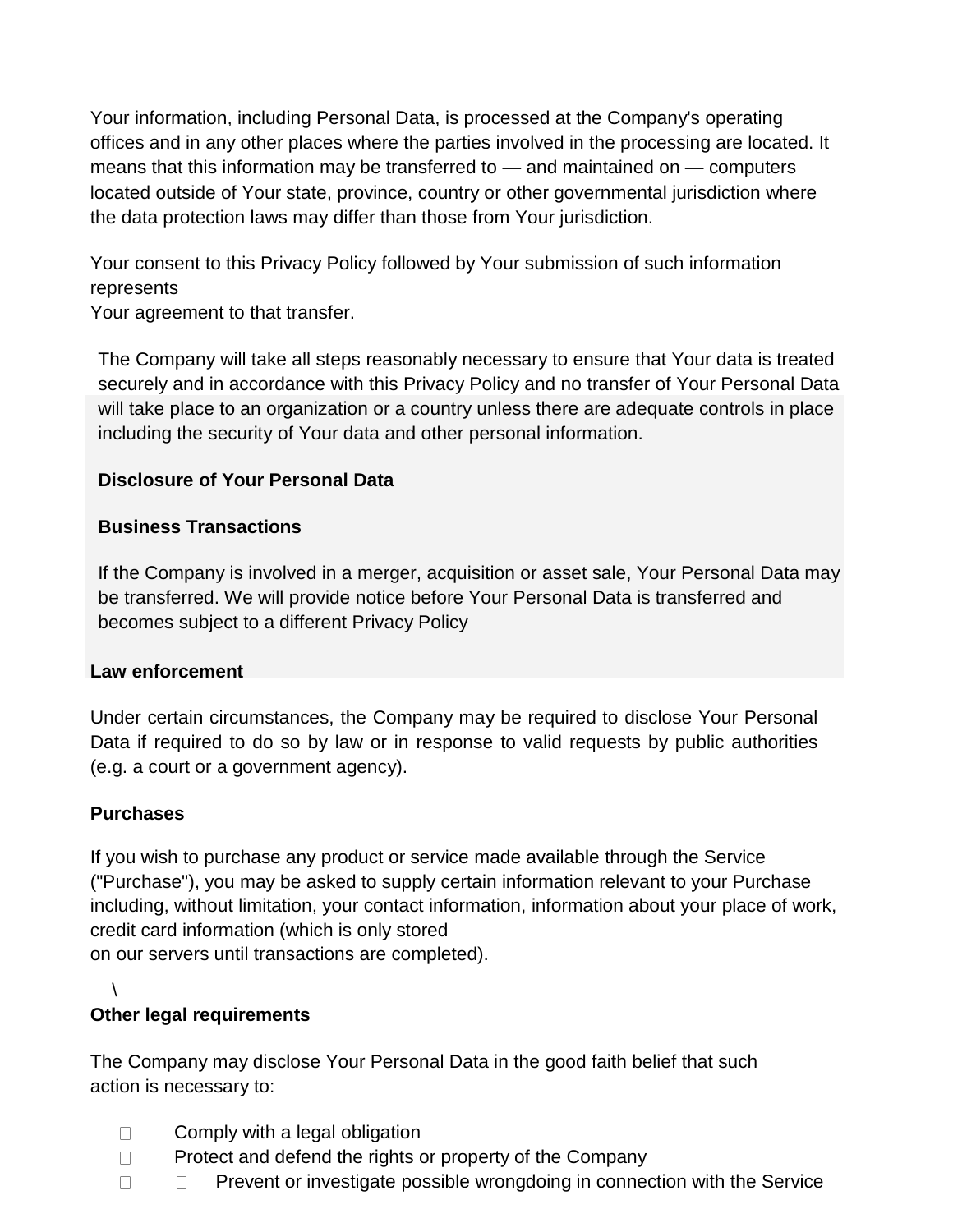- $\Box$ Protect the personal safety of Users of the Service or the public
- Protect against legal liability  $\Box$

#### **Security of Your Personal Data**

The security of Your Personal Data is important to Us, but remember that no method of transmission over the Internet, or method of electronic storage is 100% secure. While We strive to use commercially acceptable means to protect Your Personal Data, We cannot guarantee its absolute security.

### **Detailed Information on the Processing of Your Personal Data**

Service Providers have access to Your Personal Data only to perform their tasks on Our behalf and are obligated not to disclose or use it for any other purpose.

#### **Email Marketing**

We may use Your Personal Data to contact You with newsletters, marketing or promotional materials and other information that may be of interest to You. You may opt-out of receiving any, or all, of these communications from Us by following the unsubscribe link or instructions provided in any email We send or by contacting Us.

We may use Email Marketing Service Providers to manage and send emails to You.

#### **Constant Contact**

Constant Contact is an email marketing sending service provided by Constant Contact, Inc.

For more information on the privacy practices of Constant Contact, please visit their Privacy policy:<https://www.constantcontact.com/forward/privacy-center>

#### **Payments**

We may provide paid products and/or services within the Service. In that case, we may use third- party services for payment processing (e.g. payment processors).

We will not store or collect Your payment card details. That information is provided directly to

Our third-party payment processors whose use of Your personal information is governed by their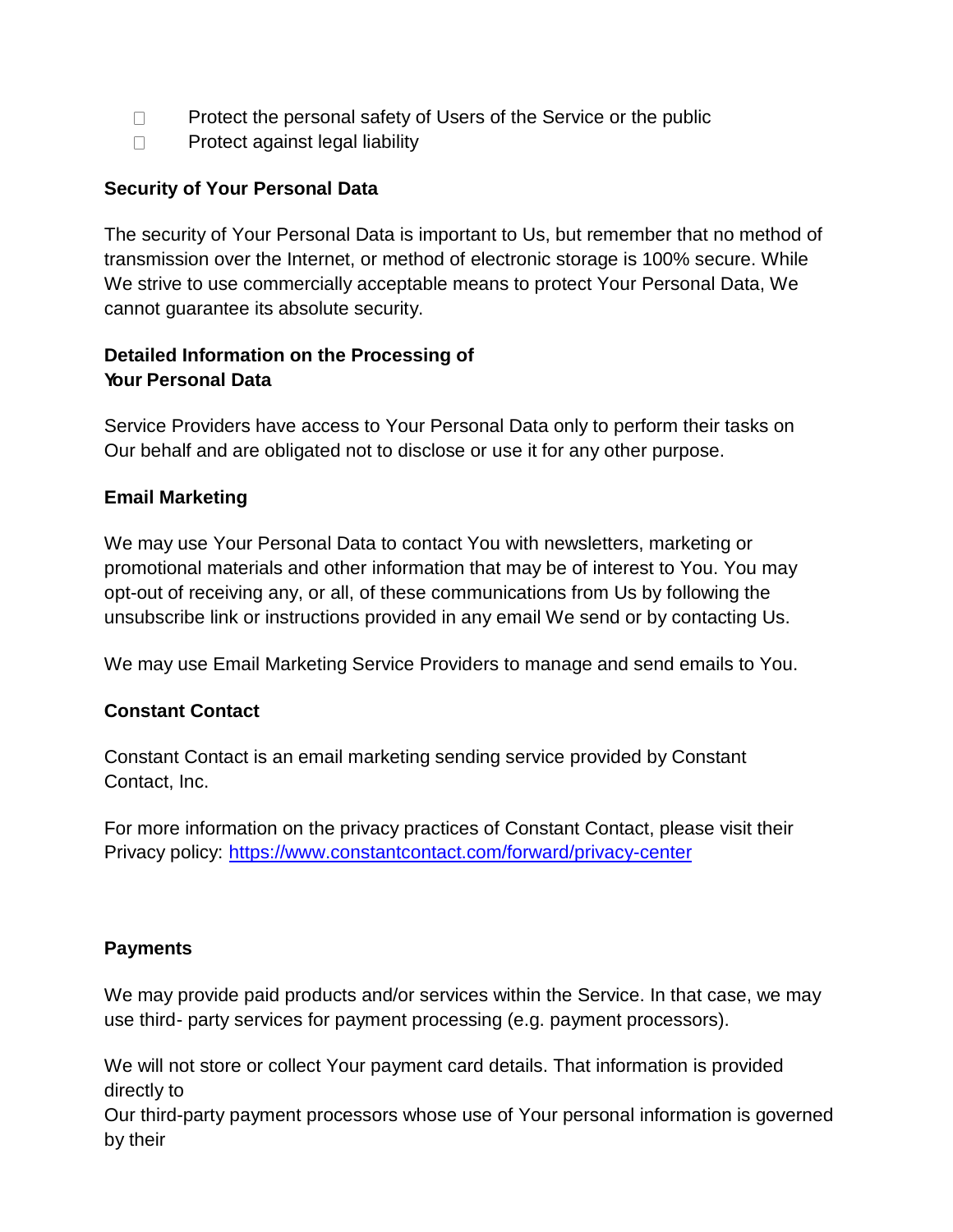Privacy Policy. These payment processors adhere to the standards set by PCI-DSS as managed by the PCI Security Standards Council, which is a joint effort of brands like Visa, Mastercard, American Express and Discover. PCI-DSS requirements help ensure the secure handling of payment information.

#### **Authorize.net**

Their Privacy Policy can be viewed at<https://www.authorize.net/company/privacy/>

When You use Our Service to pay a product and/or service via bank transfer, We may ask You to provide information to facilitate this transaction and to verify Your identity.

#### **GDPR Privacy**

#### **Legal Basis for Processing Personal Data under GDPR**

We may process Personal Data under the following conditions:

- □ **Consent:** You have given Your consent for processing Personal Data for one or more specific purposes.
- **Performance of a contract:** Provision of Personal Data is necessary for the performance of an agreement with You and/or for any pre-contractual obligations thereof.
- □ Legal obligations: Processing Personal Data is necessary for compliance with a legal obligation to which the Company is subject.
- □ Vital interests: Processing Personal Data is necessary in order to protect Your vital interests or of another natural person.
- **Public interests:** Processing Personal Data is related to a task that is carried out in the public interest or in the exercise of official authority vested in the Company. **Legitimate interests:** Processing Personal Data is necessary for the purposes of the

legitimate interests pursued by the Company.

In any case, the Company will gladly help to clarify the specific legal basis that applies to the processing, and in particular whether the provision of Personal Data is a statutory or contractual requirement, or a requirement necessary to enter into a contract.

#### **Your Rights under the GDPR**

The Company undertakes to respect the confidentiality of Your Personal Data and to guarantee

You can exercise Your rights.

You have the right under this Privacy Policy, and by law if You are within the EU, to: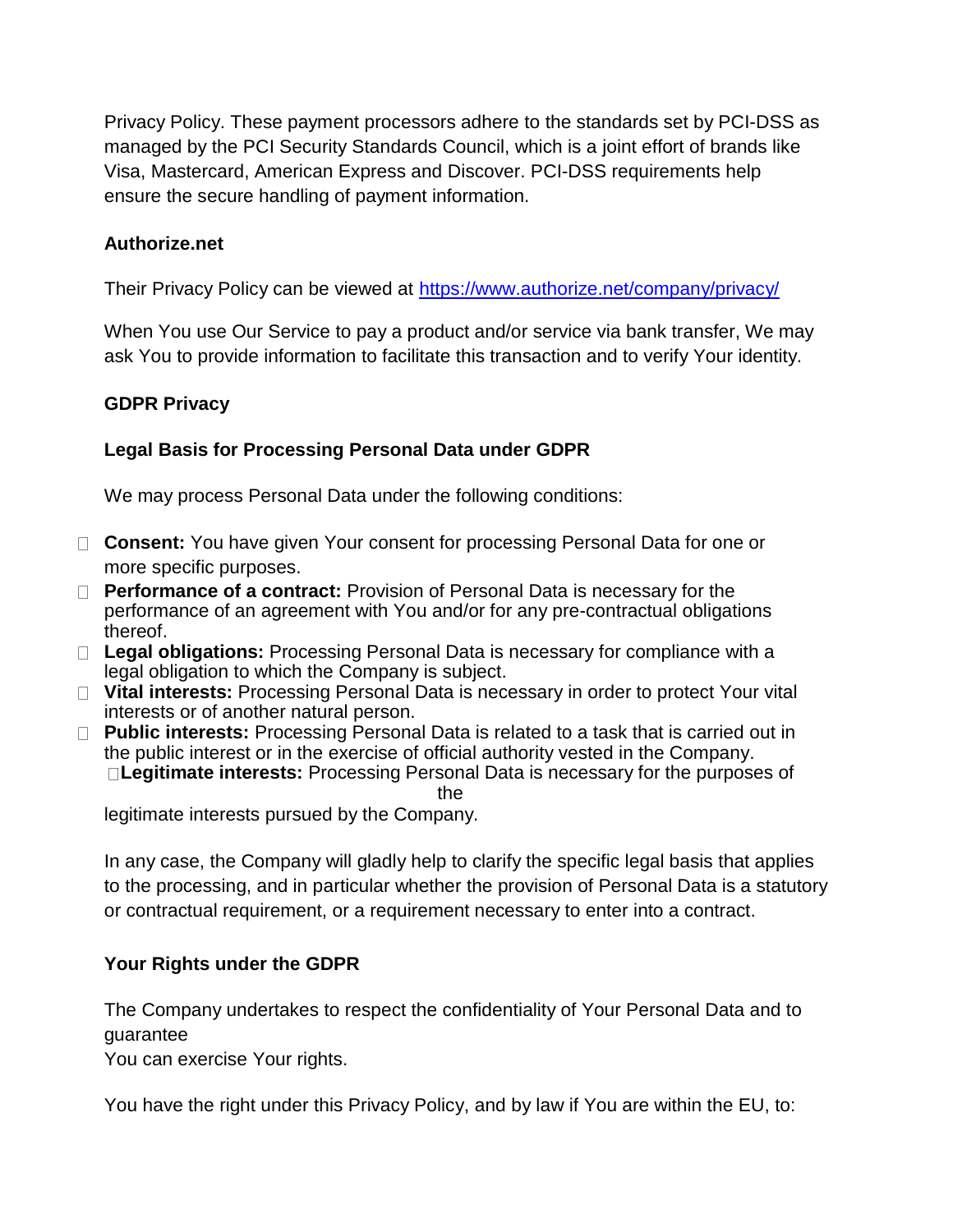**Request access to Your Personal Data.** The right to access, update or delete the information We have on You. Whenever made possible, you can access, update or request deletion of Your Personal Data directly within Your account settings section. If you are unable to perform these actions yourself, please contact Us to assist You. This also enables You to receive a copy of the Personal Data We hold about You.

- **Request correction of the Personal Data that We hold about You.** You have the right to to have any incomplete or inaccurate information We hold about You corrected.
- **Object to processing of Your Personal Data.** This right exists where We are relying on a legitimate interest as the legal basis for Our processing and there is something about Your particular situation, which makes You want to object to our processing of Your Personal Data on this ground. You also have the right to object where We are processing Your Personal Data for direct marketing purposes.
- **Request erasure of Your Personal Data.** You have the right to ask Us to delete or remove Personal Data when there is no good reason for Us to continue processing it.
- **Request the transfer of Your Personal Data.** We will provide to You, or to a third- party You have chosen, Your Personal Data in a structured, commonly used, machine- readable format. Please note that this right only applies to automated information which You initially provided consent for Us to use or where We used the information to perform a contract with You.
- □ Withdraw Your consent. You have the right to withdraw Your consent on using your Personal Data. If You withdraw Your consent, We may not be able to provide You with access to certain specific functionalities of the Service.

# **Exercising of Your GDPR Data Protection Rights**

You may exercise Your rights of access, rectification, cancellation and opposition by contacting at infotech@acetx.org. Please note that we may ask You to verify Your identity before responding to such requests. If You make a request, We will try our best to respond to You as soon as possible.

You have the right to complain to a Data Protection Authority about Our collection and use of Your Personal Data. For more information, if You are in the European Economic Area (EEA), please contact Your local data protection authority in the EEA.

#### **Data Controller for the Facebook Fan Page**

The Company is the Data Controller of Your Personal Data collected while using the Service. As operator of the Facebook Fan Page [\(Http://www.acetx.org](http://www.acetx.org/)), the Company and the operator of the social network Facebook are Joint Controllers.

The Company has entered into agreements with Facebook that define the terms for use of the Facebook Fan Page, among other things. These terms are mostly based on the Facebook Terms of Service:<https://www.facebook.com/terms.php>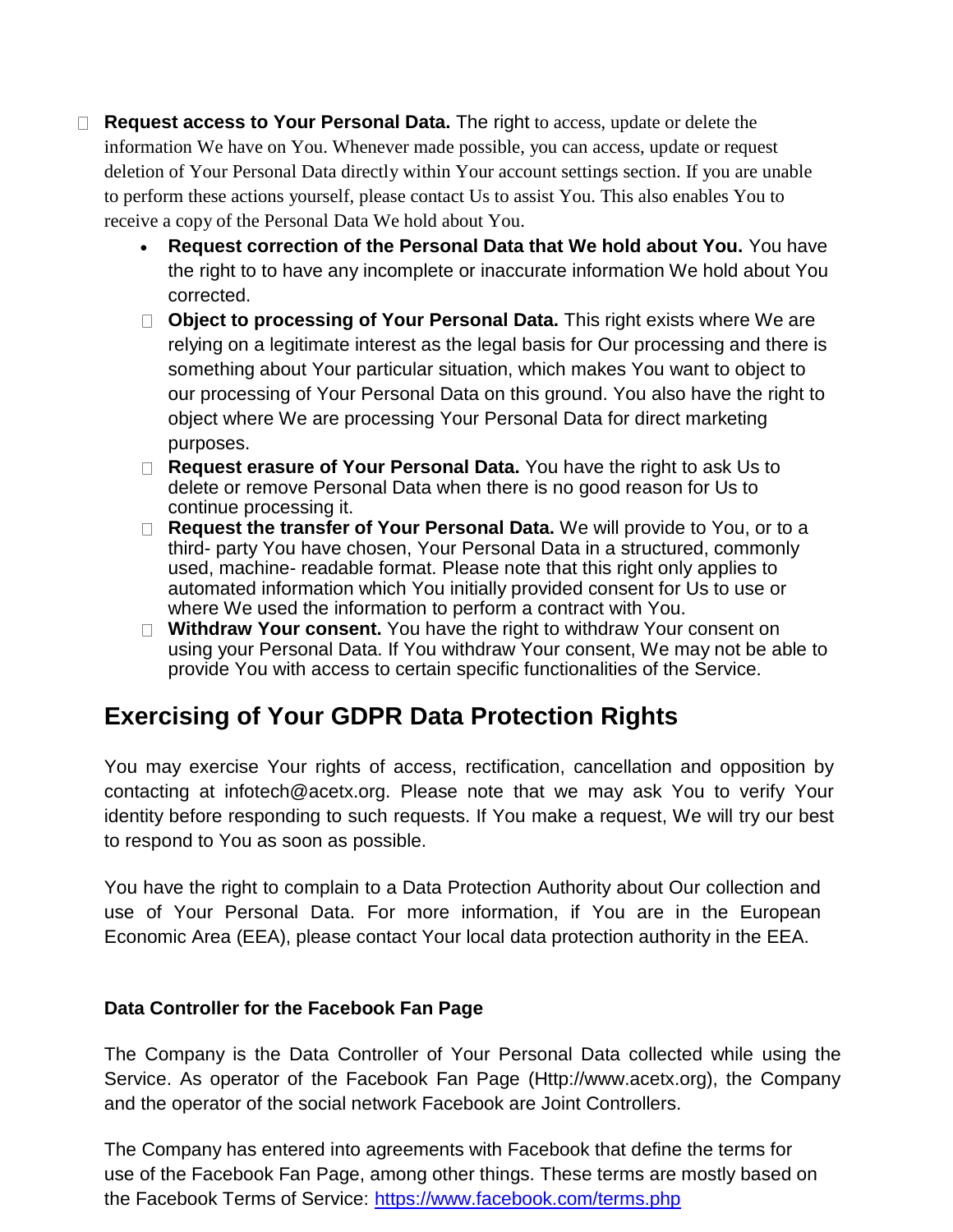Visit the Facebook Privacy Policy <https://www.facebook.com/policy.php> for more information about how Facebook manages Personal data or contact Facebook online, or by mail: Facebook, Inc. ATTN, Privacy Operations, 1601 Willow Road, Menlo Park, CA 94025, United States.

### **Facebook Insights**

We use the Facebook Insights function in connection with the operation of the Facebook Fan Page and on the basis of the GDPR, in order to obtain anonymized statistical data about Our users.

For this purpose, Facebook places a Cookie on the device of the user visiting Our Facebook Fan Page. Each Cookie contains a unique identifier code and remains active for a period of two years, except when it is deleted before the end of this period.

Facebook receives, records and processes the information stored in the Cookie, especially when the user visits the Facebook services, services that are provided by other members of the Facebook Fan Page and services by other companies that use Facebook services.

For more information on the privacy practices of Facebook, please visit Facebook Privacy Policy here: [https://www.facebook.com/full\\_data\\_use\\_policy](https://www.facebook.com/full_data_use_policy)

### **Children's Privacy**

Our Service does not address anyone under the age of 13. We do not knowingly collect personally identifiable information from anyone under the age of 13. If You are a parent or guardian and You are aware that Your child has provided Us with Personal Data, please contact Us. If We become aware that We have collected Personal Data from anyone under the age of 13 without verification of parental consent, We take steps to remove that information from Our servers.

If We need to rely on consent as a legal basis for processing Your information and Your country requires consent from a parent, We may require Your parent's consent before We collect and use that information.

## **Your California Privacy Rights (California's Shine the Light law)**

Under California Civil Code Section 1798 (California's Shine the Light law), California residents with an established business relationship with us can request information once a year about sharing their Personal Data with third parties for the third parties' direct marketing purposes.

If you'd like to request more information under the California Shine the Light law, and if you are a California resident, You can contact Us using the contact information provided below